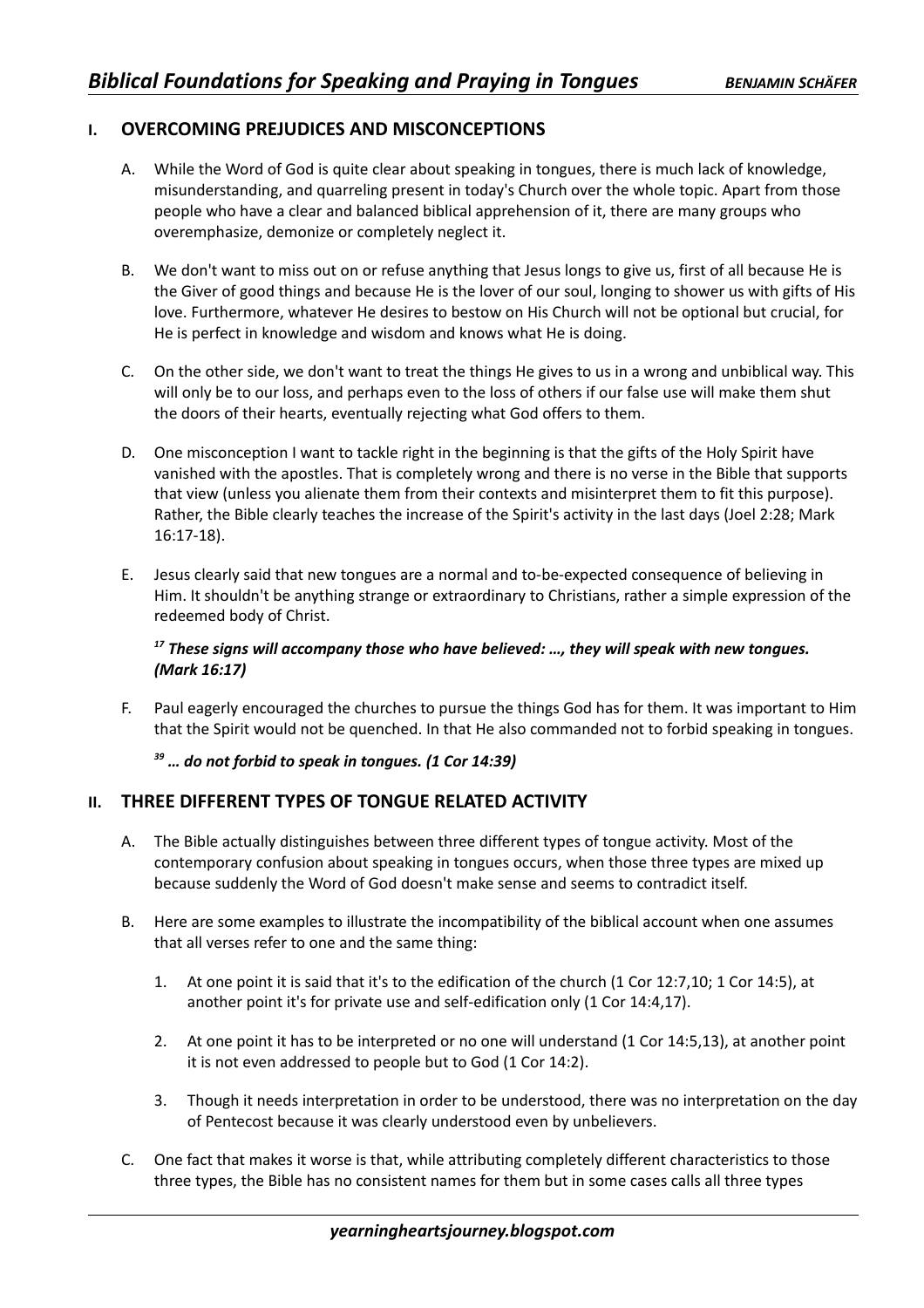"speaking in tongues" which can make it difficult to discern which kind is referred to.

- D. To make distinguishing and talking about it easier, I suggest to use different terms for different types. Those three types differ in many areas (purpose, principles of use, etc.). That's why it's important to look closer at each single kind (which I will do after a basic outline).
	- 1. **Speaking in Tongues** Purpose: prophetic message. Where: congregation. When: at move of the Spirit (gift). Recipient: church, needs to be interpreted
	- 2. **Praying in Tongues** Purpose: intercession, prayer, worship. Where: in private. When: at will (ability). Recipient: God, needs no interpretation
	- 3. **Preaching in Tongues** Purpose: evangelistic preaching. Where: in public. When: specific instances (miracle). Recipient: mostly unbelievers, the Holy Spirit makes them understand

# **III. SPEAKING IN TONGUES (THE GIFT)**

- A. **Definition:** Delivering prophetic messages to the congregation in an unknown language that needs to be interpreted through the spiritual gift of interpretation in order to be understood.
- B. It's listed among the **supernatural gifts of the Spirit** (1 Cor 12:10,30; 14:26) which implies 1) that not everyone has it (1 Cor 12:30), 2) that its purpose is the edification of the church so it's exercised in a corporate setting (1 Cor 14:5,12) and 3) that it's bestowed and activated through the Holy Spirit (1 Cor 12:7-11). It also means that we will only flow in it to the extend that we give room to the Holy Spirit to use us in this certain way. If we don't use it, we won't grow in it.
- C. **Every believer should pursue the gift of speaking in tongues.** In 1 Cor 14:1 Paul exhorts every Christian to pursue spiritual gifts and emphasizes the prophetic gifts in a special way. Later in verse 5 he then speaks of the interpreted tongues speech as equal in value to the prophetic.
- D. It **needs to be interpreted**, otherwise it will not be understood (1 Cor 14:5-6,17,27-28). Interpretation is listed as another gift of the Spirit (1 Cor 12:10,30; 14:26), not by natural means like learning. Interpretation is not translation, as if every word or syllable would have a specific translation. Rather it is more like interpreting dreams and vision: it gives meaning, not a translation. Notice also that even the one who gives the speech is to pray in order to receive the interpretation of what he said in tongues (1 Cor 14:13). Thus it's clear that **it's not a natural language** that the speaker understands and could translate himself. Speaking and interpreting tongues is a supernatural process, not a natural one.
- E. **How does it work?** Usually, the one who is going to speak in tongues will get an impression that God will speak through Him in tongues. Then he or she will (appropriate to the setting and after consulting leadership) start speaking in tongues in front of the group or church, expressing what God puts in the heart of the one who speaks. Meanwhile, others in the room will ask God for an interpretation (those with the gift especially, but it's also a good circumstance to find out if you have the gift by asking, too). The one giving the speech will pray for an interpretation too (1 Cor 14:13). After that, someone will interpret (explain) the meaning of the speech to the group or church.
- F. **Activation:** You won't find out whether or not you have it unless you try it. In a group everyone asks God for a speech in tongues. If you feel like the Holy Spirit encourages you to speak, then do so. After it you and the others ask God for an interpretation and share what He gives to you. This will be much easier if you already pray in tongues often.
- G. **Question: Why doesn't God speak direct and clearly?** Paul likens the gift of speaking in tongues to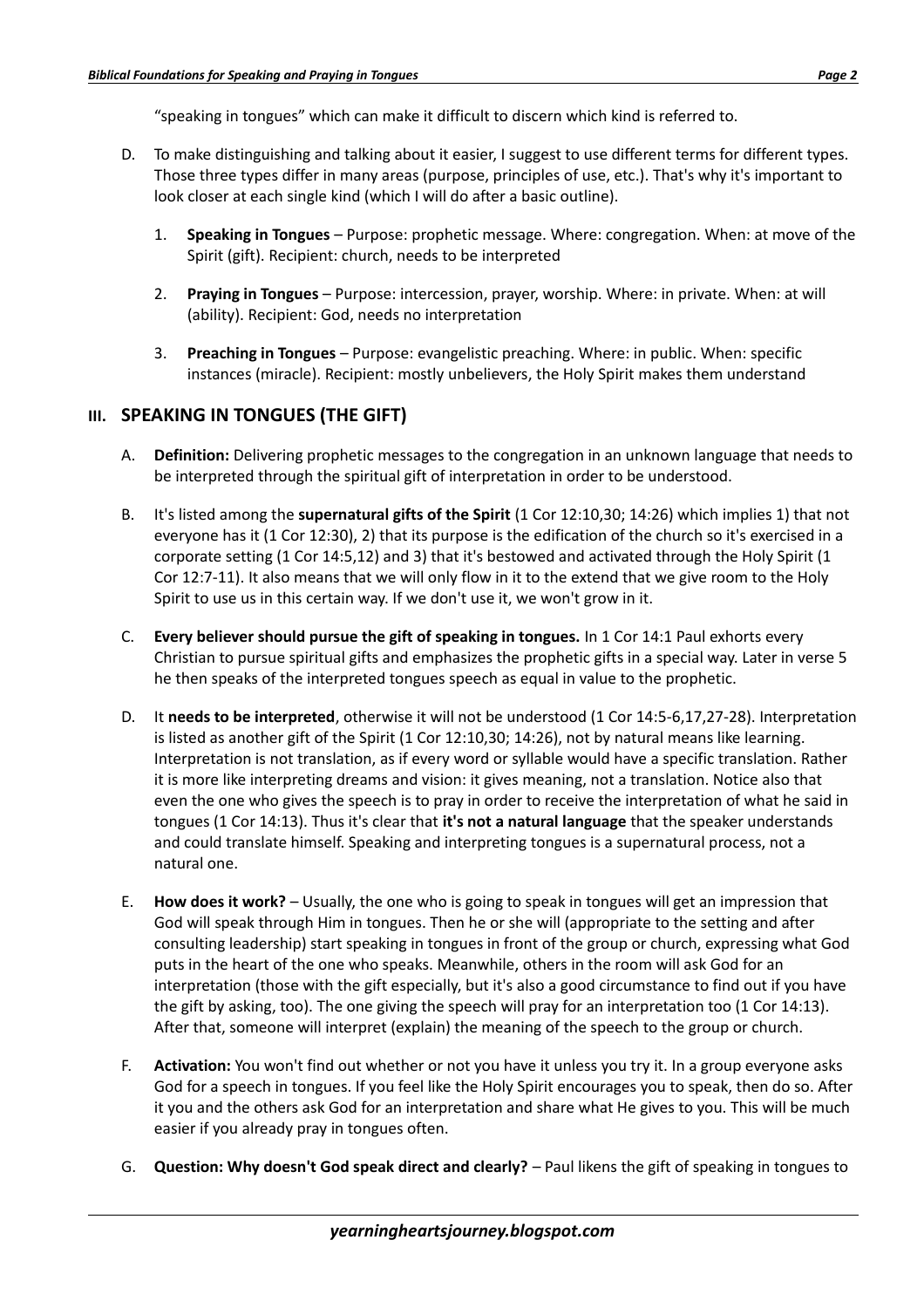prophecy and it indeed is a form of it. However, the simple fact that it's prophecy with an additional step (the tongue speech) rises the question why God wouldn't speak clearly in the first place. Why would He make it even more complicated? First of all, speaking of tongues in a way is close to Godgiven dreams: They are so symbolic and confusing that if God doesn't give you the interpretation you wouldn't understand them. So the same is true there too: Why wouldn't He speak clearly in the first place (apart from the numerous times that He actually did)? I can see different reasons why God would want to make it this way in His infinite wisdom:

- 1. *It's about hunger* It shows us that even though God loves to bestow things freely, He also delights in a hungry heart. He deeply enjoys hearts desperate enough for Him that they, instead of being indifferent, would readily pay every price in order to draw closer and get more of Him.
- 2. *It awakens hunger* Those occurrences are not only to teach us that God wants that our hearts are hungry, but at the same time awaken that hunger in us when we respond rightly. They are the bait of a passionate God that cries "Seek My face" (Ps 27:8). With them, He makes us knock, ask and sit before Him. We could say it's His way to draw us closer if we don't come voluntarily.
- 3. *It teaches us utter dependence on God* Even in our spiritual gifts (and especially in all forms of the prophetic) we need to walk in complete dependence, in the "I only do what I see the Father do"-paradigm like Jesus did (John 5:19). That is God's desire. He does not give spiritual gifts because He couldn't do the job alone. He's giving them because He desires intimate partners that would walk and work and love in complete partnership with Him. It's God's way to develop a dependent spirit in us.

# **IV. PRAYING IN TONGUES (THE ABILITY)**

- A. **Definition:** Praying in tongues, also commonly referred to as praying in the spirit or one's personal prayer language, is a spiritual language used for private prayer (1 Cor 14:2,28), personal edification (1 Cor 14:4), intercession (Rom 8:26-27) and worship (1 Cor 14:15-17). Like speaking in tongues it's contrary to using our minds to form words and sentences, rather our spirit prays (1 Cor 14:14-15).
	- 1. Paul specifically refers to this type when he is speaking about "praying in tongues" (1 Cor 14:14), "praying with the spirit", "singing with the spirit" or "blessing in the spirit" (1 Cor 14:15-16).
- B. Other than the gift of speaking in tongues, this is **for private use** (often in a private setting) and **does not need interpretation** since it's addressed to God and not men.

## *2 For one who speaks in a tongue does not speak to men but to God; ... (1 Cor 14:2)*

- 1. In 1 Cor 14:18-19 when Paul claims to speak more in tongues than all of the Corinthians, it is clear that he is referring to the private prayer language because subsequently he is contrasting this with when he preaching is in a church setting.
- 2. The bible gives two possible settings for praying in tongues: 1) in private setting (when you are alone) and 2) in a public setting (congregation, etc.) but for private use, like personal prayer or worship in church (1 Cor 14:28).
- C. It's purpose is **personal edification** (1 Cor 14:4) that finds expression in various benefits:
	- 1. *Tenderizing and activating our spirit* When we pray in tongues we activate our spirit, give it room to connect with God, and so tenderize ourselves for God's presence by putting our attention and focus on God. We press into His presence, where we are built up and our perspective changed. We can sing and pray with our minds without using the spirit, being somewhere else but focused on God. But we cannot pray in the spirit without using the spirit.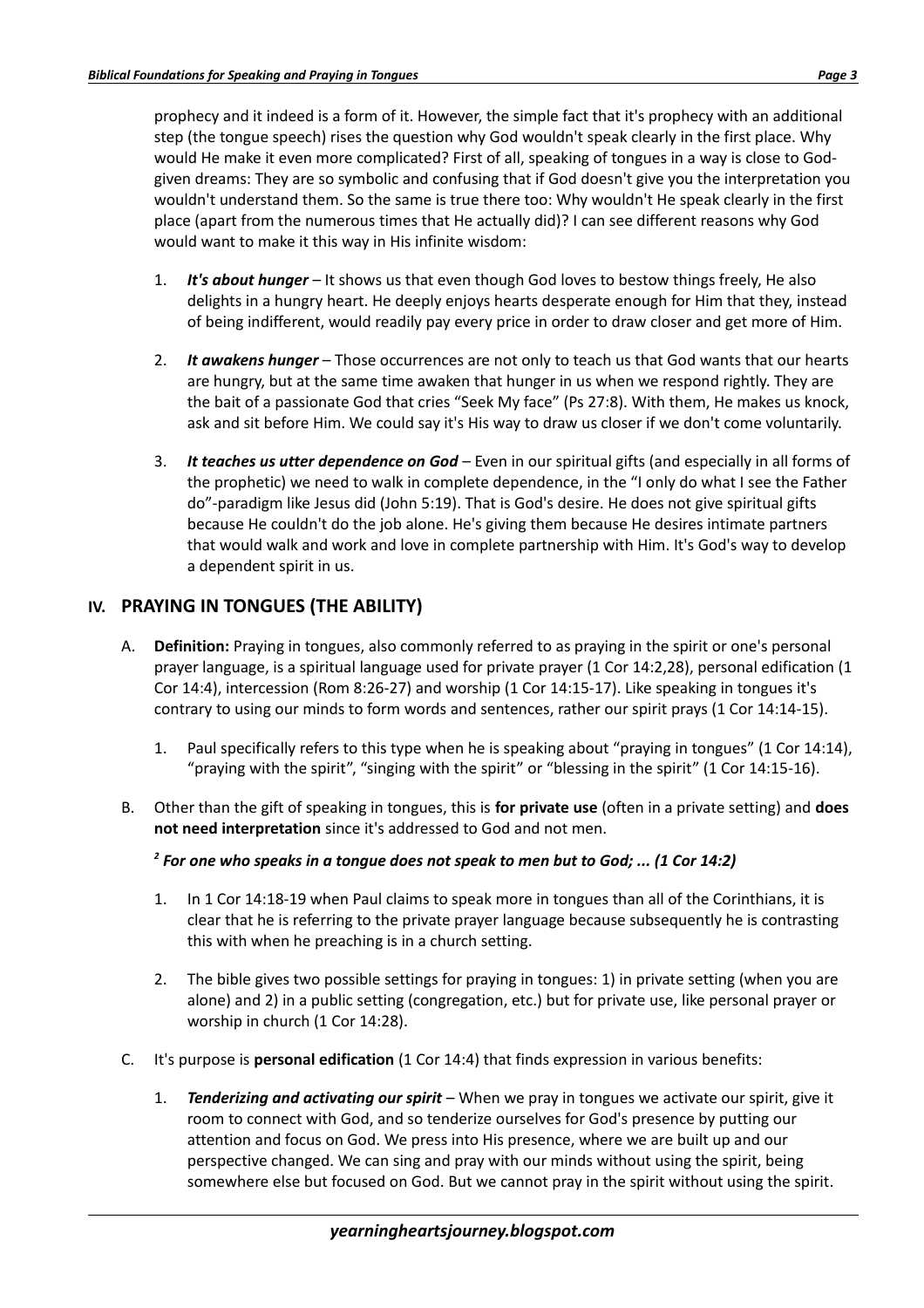2. *Connecting us with God's love* – One way that we encounter more of God's love and the reality that we are His children is in praying in tongues as He increases His presence and we are more open to hearing His loving voice.

## *<sup>16</sup> The Spirit Himself testifies with our spirit that we are children of God. (Rom 8:16)*

- 3. *Impartation of divine revelation* Praying in tongues is like extending our spiritual antennas. We connect with God's sphere as we grow more sensitive to His voice and presence. It often happens then that we receive new revelation from God, that we suddenly get new ideas or understand things. Praying in tongues is speaking "mysteries" (1 Cor 14:2), a word that Paul used in 1 Cor 13:2 to refer to prophetic knowledge.
- 4. *Praying when you can't find words* Sometimes when we pray for a long time, we easily run out of words, or there are times when it feels very hard to pray or we pray for a friend but don't really know what we should pray. In praying in tongues we never run out of words. You can pray for hours and do not even have to care about what to say because your spirit prays. Instead of struggling for words, you just let the spirit fill your mouth (1.Cor 14:14). He can fill your mouth with prayers and praise when you can't yourself.

## *<sup>26</sup> In the same way the Spirit also helps our weakness; for we do not know how to pray as we should, but the Spirit Himself intercedes for us with groanings too deep for words. (Rom 8:26)*

- 5. *Praying without ceasing* Praying in tongues is a step closer to "praying continually" (1 Thess 5:17). It enables us to pray whenever and wherever we are (you don't have to pray louder than quiet whispers) and we can also do it while being busy with other things. It's a wonderful way to maintain a connection with God and a life of prayer even in the business of our everyday life.
- 6. *Praise that pleases God* The Bible testifies that praying and singing in tongues is a way to "give thanks well" (1 Cor 14:17). Your renewed spirit prays, sings and praises in a language that is completely pleasing to God's heart, free from the distortions of our worries, the defilements of the flesh or the limits of our minds and understanding. It's the spirit that God has given us praying back to God and lavishing love on Him. He completely enjoys hearing those words being uttered through and by our voices.
- 7. *To quiet evil thoughts* Paul explains how the mind is unfruitful when we pray in tongues. Through praying in tongues and focusing on Jesus we are enabled to overcome evil thoughts that assault our minds simply by forcing it to quiet down and come into alignment with God.

## *<sup>14</sup> For if I pray in a tongue, my spirit prays, but my mind is unfruitful. (1 Cor 14:14)*

- 8. *Science proves benefits* There have been quite a few scientific studies on praying in tongues of which it is very interesting that they broadly support the biblical account and testimonies of those who do it.
- D. **Every Spirit-filled believer can pray in tongues** and this fact I will underline clearly:
	- 1. That was *Paul's desire* and did not only express a wish but also a possible reality. Paul mentioned it together with the prophetic of which the Bible makes it clear that all can prophesy (Joel 2:28; 1 Cor 14:31).

*5 Now I wish that you all spoke in tongues, but even more that you would prophesy … (1 Cor 14:5)*

2. *Praying in tongues is not a spiritual gift* in the traditional sense (as opposed to speaking in tongues) because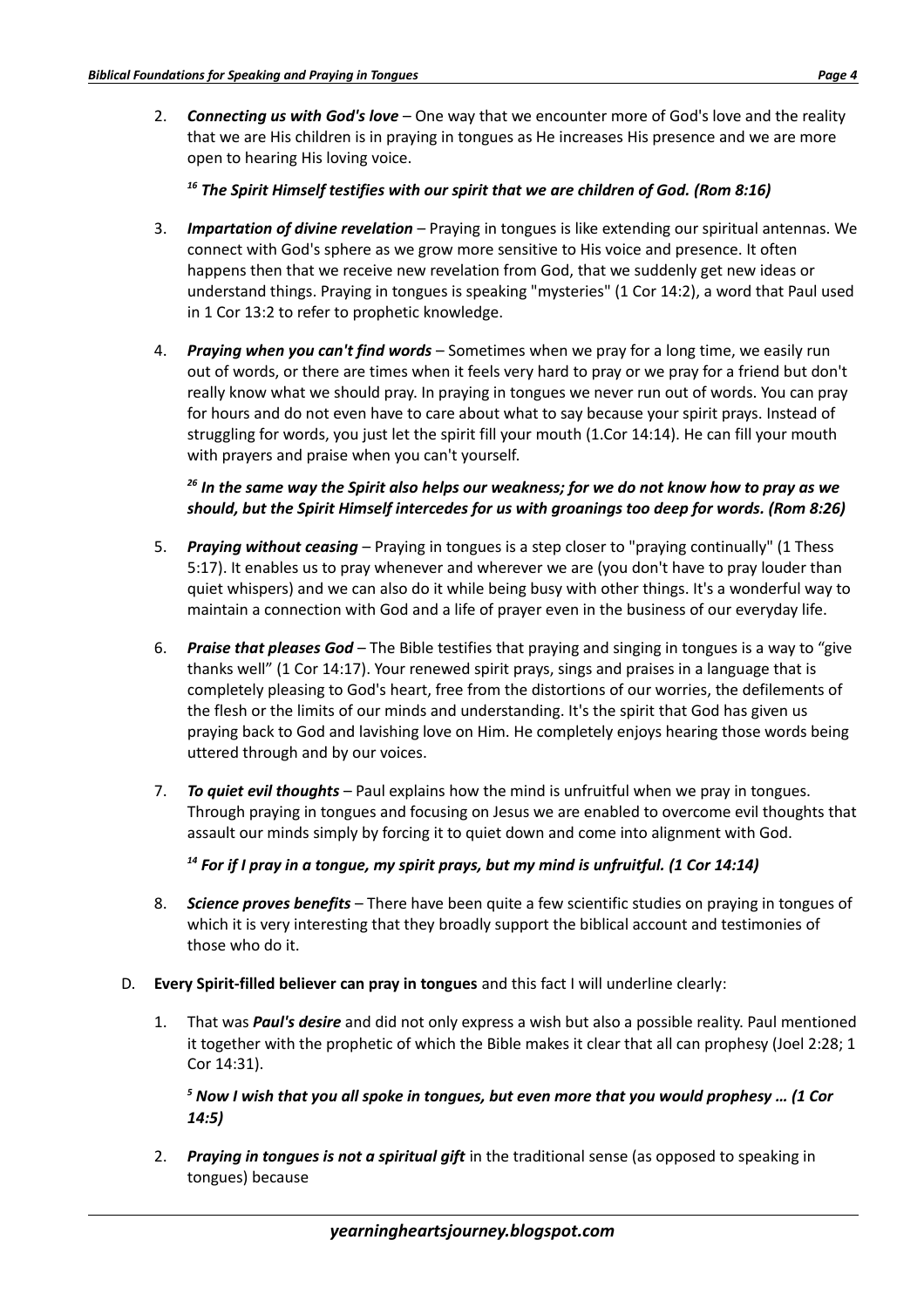- a. Spiritual gifts are for the edification of the church (1 Cor 12:7; 14:5,12; 1 Peter 4:10-11) while praying in tongues is for the individual believer only (1 Cor 14:4,17)
- b. In the list of spiritual gifts (1 Cor 12:10,30; 14:26), tongues are always put together with the gift of interpretation which highlights the fact that it refers to speaking but not praying in tongues. The gift is the form that has to be interpreted because it's for the edification of the church and equal to the prophetic gifts. The text does not give any reason to also include the private prayer language in this description of the gifts (especially because of its characteristical difference to spiritual gifts mentioned above).
- c. Praying in tongues differs broadly from the characteristics of spiritual gifts mentioned in 1 Cor 12. Therefore we cannot project other aspects of spiritual gifts on praying of tongues. Consequently applying 1 Cor 12:11 (that is the fact about the gifts of the Holy Spirit that He bestows them on each differently) to praying in tongues also is simply not a valid thing to do.
- 3. *Not for ministry but relationship.* Because praying in tongues is not for the edification of the church but for personal edification, it has primarily nothing to do with ministry-calling (unlike spiritual gifts, see 1 Cor 12:4-5) but with my personal relationship with Jesus. Withholding it from some would mean that He would willingly limit their ability to fellowship with Him which is so contrary to His heartbeat. Though God gives us different callings and giftings to fulfill our specific ministry-tasks, He invites us all to the same level of intimacy with Him.
- 4. *We definitely need it.* If Paul needed it and even said that he was doing it more than all the Corinthians together (1 Cor 14:18), who were known for their excessive use of tongues, then how much more do we need it. It's presumptuous to say that one doesn't need it if they don't display at least the spiritual maturity of Paul.
- 5. *No reason to withhold something so beneficial.* Having a look at the benefits, there is no reason why God would withhold it from some. It seems strange that God would give it only to some and leave out others. All of us need constant edification in our walk with God. And looking at the benefits of it only confirms our desperate need for it.
- 6. *Experience proves that God gives it to all who really want.* Even though once in a while there are people who say they don't have it, or even mean that God told them He doesn't want to give it to them (yet), I haven't seen anyone who really wanted it and didn't start doing it after some short instruction about how it works, what it is and what it is not. Often there are just wrong expectations and ideas, doubts or fears that keep people from simply stepping into it.

## **E. Requirements & Misunderstandings**

- 1. *Baptism of the Holy Spirit* Tongue related activity is mentioned as a result of the baptism with the Holy Spirit (Acts 2:4; 10:46; 19:6), which refers to the step from being a Christian in which the Holy Spirit works to being a Christian in which the very Godhead takes residence in you, filling you with a new experience and level of fellowship with the Holy (not of salvation!).
- 2. *Never done what you already can* I believe that many Christians (especially those who really want it) are simply unaware of the fact that they already can speak in tongues. They wait for a special occasion, feeling or sign that they have it or receive it, not knowing that God has already done everything in them and that they can do it right now.
- 3. *It's a step of faith* Many are baptized in the Spirit and have been wanting to pray in tongues but have never really ventured out and are now stuck in asking mode (for something they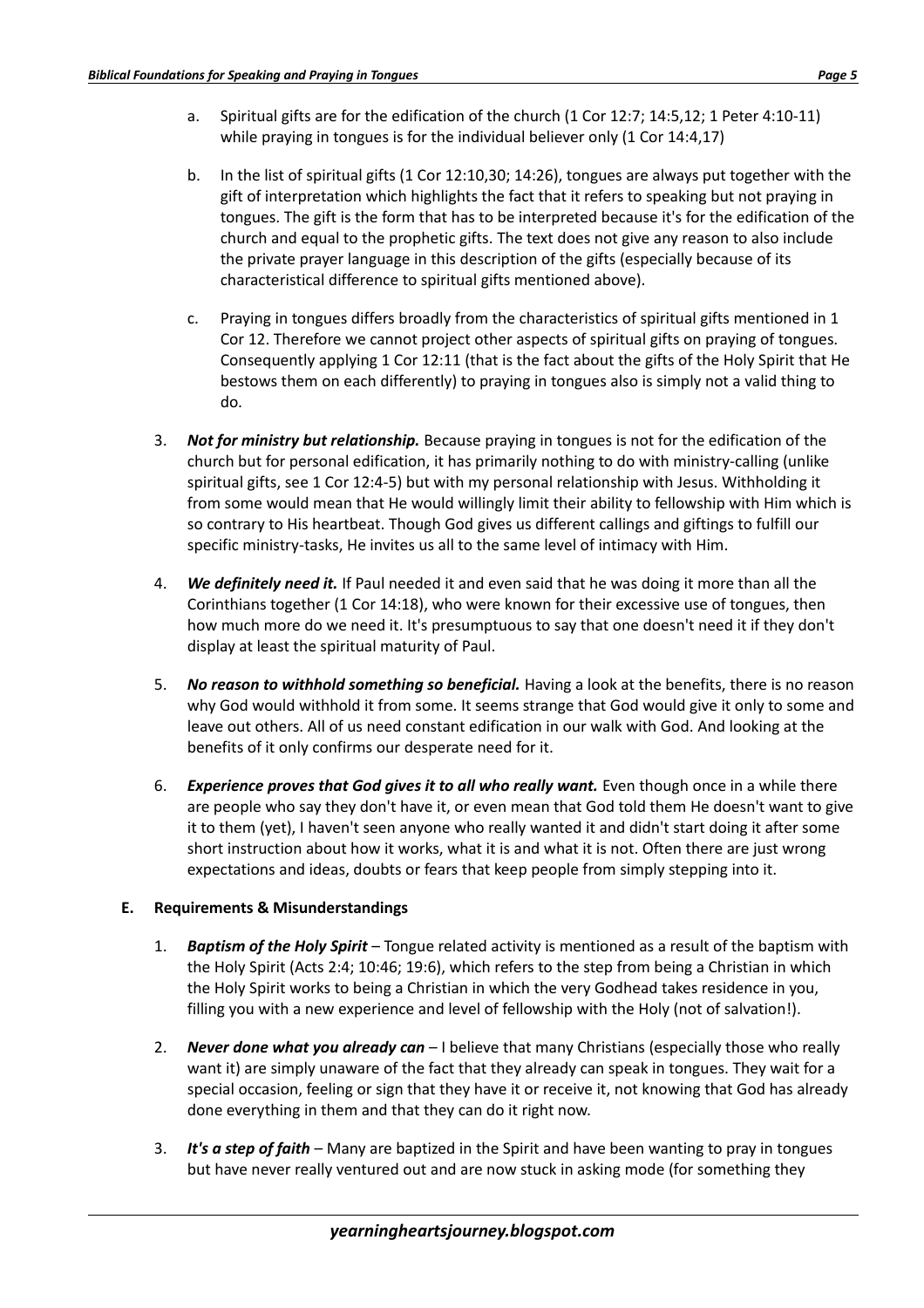already received). If you are filled with the Holy Spirit, then praying in tongues is an ability that you have, no matter if you've ever exercised it or not, no matter if you're aware of it or not. Stop asking for God to prepare a pathway, when He is calling you out of the boat and into the water.

- 4. *You take initiative*  The Holy Spirit will not "come upon you", forcing you to do something in a way that you cannot resist but so you suddenly have to speak in tongues. That's so unlike God and it simply doesn't work like that. People who wait for that wait in vain. Even though at some point we might feel an urge of the Spirit, it's not necessary nor usual. The step into praying in tongues is obedience in stepping into it. Even in the often ecstatic gift of prophecy, Paul eventually makes clear that "the spirits of the prophets are subject to the control of prophets" (1 Cor 14:32). When you want to pray in tongues, you decide when to do it, how to do it, how loud and how fast. The spirit is not taking you over but simply filling your mouth with words. But when you want to pray in tongues, it is your part to take the initiative and open your mouth.
- 5. *Less ecstatic than expected* I would say, it's not half as ecstatic as many think it is and not half as ecstatic as some groups make it seem. It's more like praying with the mind: sometimes you feel God's presence, sometimes you simply don't, sometimes you feel an anointing and sometimes not. And it's not like the Spirit overcomes you and you lose control over yourself and suddenly pray in tongues. People who report such things are most likely exaggerating a deep urge to express what they feel within. It's like when God touches you deeply and you burst out in worship. But you decide if, when and how. God hasn't created you as a robot and He won't use you as one.
- 6. *It's not necessary to get to heaven* Some groups overemphasize the ability of praying in tongues so much that they wrongly (and most destructively) make it a matter of salvation. That is a most terrible distortion of Jesus sacrifice on the cross and just another manifestation of righteousness by works. You don't have to pray in tongues in order to be saved. You don't even have to want it in order to be loved enjoyed by God. He wants to give it to you because He is a good Father and loves giving you good gifts, but He certainly won't reject you if you reject one of His gifts. (We all miss and reject so many of them daily, don't we?) You also don't have to speak in tongues in order to be baptized by the Spirit. Rather the Baptism with the Holy Spirit precedes praying in tongues. There are many Christians out there who are baptized with the Holy Spirit but have (sadly) never prayed in tongues.
- 7. *It's no substitute for prayer with out mind* There are some groups that overemphasize praying in tongues over common prayer with mindful words. That is wrong and completely contradicts the purpose of this present. The ability of praying in tongues is given to enhance our prayer life, not to limit it. It's an addition, no substitute. Paul clearly underlines that both are important parts of our prayer life (see 1 Cor 14:15). I personally pray more with the mind than with the spirit and would not want to change that, because I love to converse with God.
- 8. *It's a present of God* Another aspect to underline the previous fact: It's a present of God and will remain that. He will never impose it on us and force us to do it. It's for our good and we decide how much we receive it and how much we walk in it. You don't have to take it, but you will miss out on something He desired to give to you to help you build an intimate relationship with Him. However, it being a gift also assures us that those who do not really want it will go without it.
- 9. *What about those who claim God told them He doesn't want to give it to them?* Some say that God doesn't want to give it to them (yet). I highly doubt that and never found it to be true. Actually the case is most often that they already can, but simply have wrong expectations about how is must feel or about how to receive it. They have simply never taken the step of faith to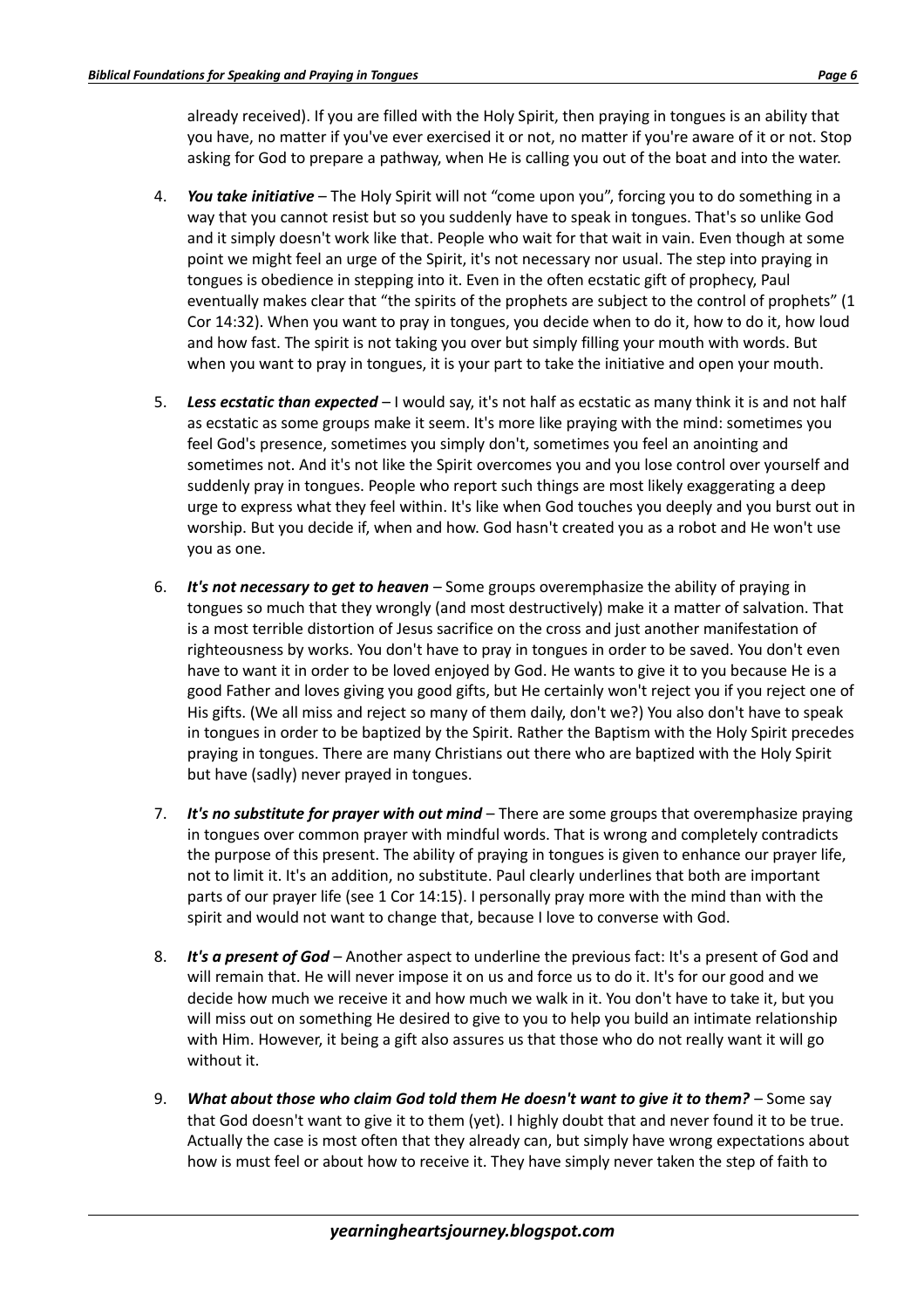actually begin doing it.

a. Some actually don't want it out of fear, unbiblical ideas, misunderstandings, controversies or awkwardness and actually feel relieved by the thought that God doesn't want to give it to them. They haven't really understood the powerful benefits of praying in tongues and the potential it has to enhance their relationship with Jesus. If they did, they wouldn't feel relieved when God said something like that but would deeply sadden them and only increase their yearning for it. If they would really understand what it could do to their level of intimacy with Jesus they would exclaim with Jacob: "I will not let You go unless You bless me." (Gen 32:26)

## **F. Activation**

- 1. *Get baptized with the Holy Spirit* If you are not baptized in the Holy Spirit, cry out to Him that you would. You definitely don't want to miss out on that!
- 2. *Pray for it* If you want, let someone pray for you that the ability to pray in tongues would be activated in you and that you would find the courage to receive and use what He gives you.
- 3. *Free yourself from false expectations*  Do you have wrong ideas of it that actually keep you from doing it? One of the false expectations is that you have to feel something special either when receiving it, or while practicing it, or in order to start it. This can happen and it certainly can impact not only our spirit but also our emotions, but it's not necessary and doesn't always happen like this. One of the best ways to describe it is to liken it to normal prayer and it actually comes very close to it. Sometimes you feel God's presence and sometimes you just don't. But in all cases you simply start, trusting that there is one who listens and understands.
- 4. *Start doing it*  Simply start doing it. You can theorize a lot about it, but in the end it comes down to this simple step of faith. There's no other way or hotfix than trusting His leadership and goodness and activating what you have.
- 5. *Do it with someone who knows it* It can be very helpful to have a good friend beside you who can encourage you, and one you can simply listen to in order to know what it will sound like (especially if you've never heard it before). After all I think the biggest barrier is exactly that: The venture out into new ground that simply feels a little new and insecure and therefore can make us feel a little uncomfortable at first. It's good to have one next to you for who it's not something new, who feels comfortable in doing it.
- 6. *Don't withdraw* Don't be confused by its sound, the way it feels in the beginning, and maybe even that it might not seem to make sense or feel any special. In the end it's something supernatural, and it will not seem very logical. Spiritual things have to be discerned spiritually! It's like when Paul said that the gospel seems foolish for those who have no capacity to grasp it. It's a spiritual thing and our mind will not be able to grasp it all and that's ok. It will become something very natural and comfortable to you in time if you don't give up on it, this I assure you!
- 7. *Don't be fooled* As in everything else, the enemy will come and try to steal, kill and destroy (John 10:10). He will be telling you that you're fooling yourself, that it's not the real stuff, and all kind of stuff. Many voices can rise up that will come against you and demonize it. (I so know what I'm talking about...) I tried to outline everything clearly and comprehensively here in order to prepare you to speak the Word of God back to the accuser and to find rest in Jesus' truth.
- 8. *Use it often* Just use it more regularly. In your private prayer times give it space. When you're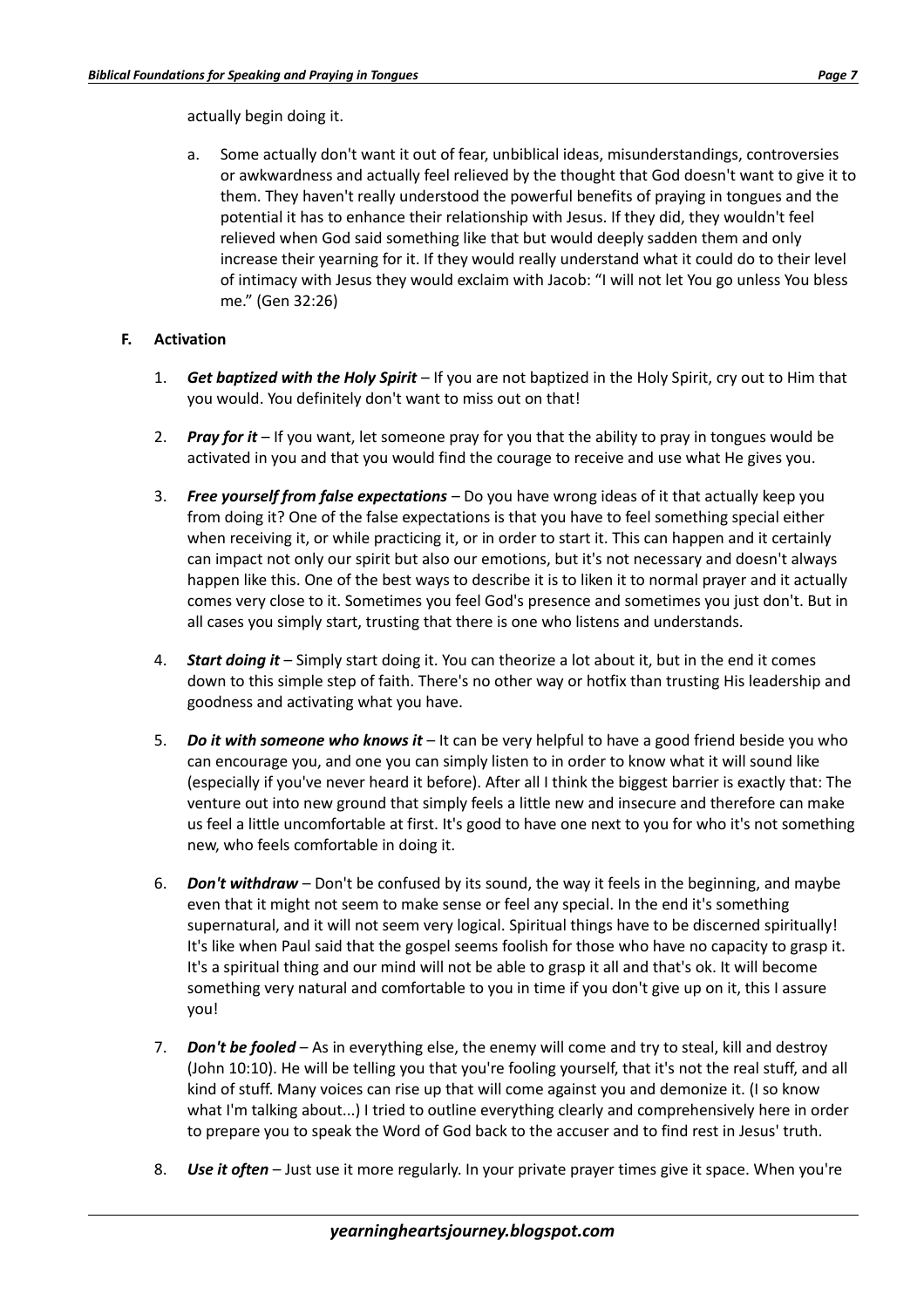taking a walk or running some errands, simply take the opportunity to connect with God through praying in tongues. It will become something very normal and natural, and before you know it you will love it a lot just because you regularly experience how it helps you love and fellowship with God more. When praying in tongues, you give the spirit room to move. It often happens to me now after having given much room to the spirit, that I find myself praying in the spirit very often. It's just become almost as natural as breathing.

# **V. PREACHING IN TONGUES (THE MIRACLE)**

- A. **Definition:** Boldly proclaiming the gospel in tongues while being understood by other people in their own language. That is the kind that we read of in Acts 2 (the day of Pentecost).
- B. Many people falsely associate the Acts 2 form of tongues with the spiritual gift of speaking in tongues mentioned in 1 Cor 12 and 14. This again will cause various problems when trying to bring the biblical account together. They are close, but there are also distinct differences between those two:
	- 1. *No interpretation needed*  When Paul talks about the gift of speaking in tongues in 1 Cor 14, he repeatedly underlines the necessity of interpretation (1 Cor 14:5-9,13,27-28). However, we don't read anything of interpretation in Acts 2, nor does the necessity for it appear at all, for the people understood (Acts 2:7-8).
	- 2. **The staggering fact was the understanding rather than speaking** When carefully studying Acts 2 it is obvious that the actual surprise (more than about the fact that they were speaking in other tongues, Acts 2:4) was the fact that everyone understood them in their own language (Acts 2:7-8). The language miracle that happened in Acts 2 was more a miracle of hearing than of speaking. While they spoke in other tongues, everyone understood them in their own native language. It was more than speaking in tongues that was understood without interpretation, it was it being translated by the Holy Spirit differently in each of the listeners ears.
	- 3. *Conviction rather than edification* First of all the speech was addressed to unbelievers rather than the church. Then its purpose was not the edification of the congregation but the conviction of those unbelievers of whom many would get baptized later that day.

#### **C. So, is this (or any of the tongue related activities) a real, existing human language?**

- 1. Because of the Acts 2 account, many assume that tongue activity always and only refers to someone speaking in a real human language that he or she hasn't learned. I believe that this is a wrong conclusion and, even more, that there is no substantial evidence in the biblical texts that would require it. Here are some reasons:
- 2. *Speaking in tongues* Once again, Paul puts the spiritual gift of speaking in tongues together with the gift of interpretation. The need to interpret is what he specifically highlights in 1 Cor 14, or it won't be understood. The spiritual gift of speaking in tongues requires a real spiritual gift of interpretation (not the naturally acquired ability of translation). It's a spiritual language that can only be understood by a spiritual gift.
- 3. *Praying in tongues* The personal prayer language is not a human language, but a language only known to God because it was only meant for Him (isn't that a lovely fact!). 1 Cor 14:2 makes it clear that what you say when praying in tongues is reserved for God alone, and that "no one" (!) understands.
- 4. *Preaching in tongues (Acts 2)* Again, the biblical account is clear in that the real miracle here happened in every ear hearing a different language rather than them speaking in to them foreign